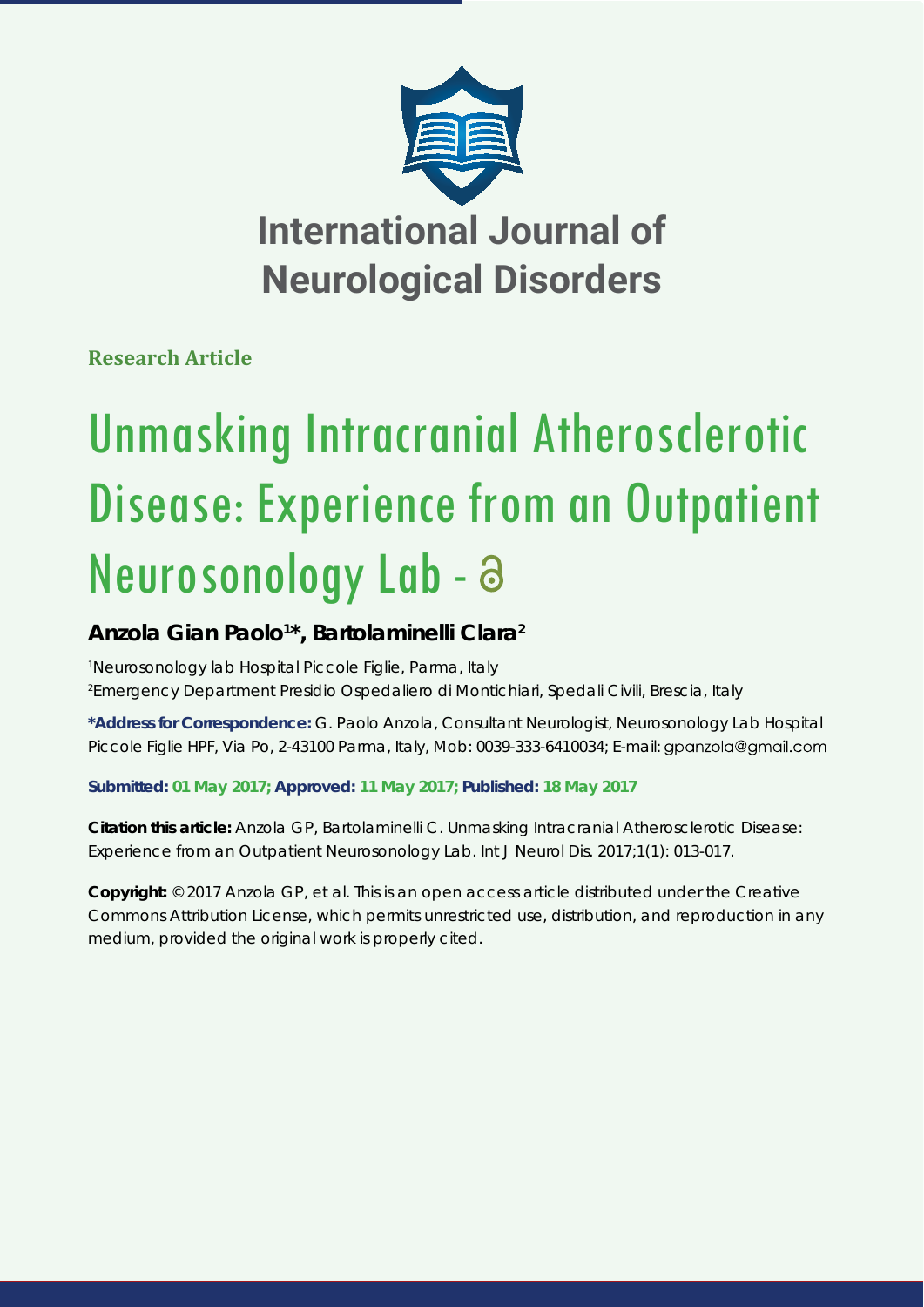# **ABSTRACT**

Background and Purpose: Intracranial Atherosclerotic Disease (ICAD) is a malignant affection which carries a high risk of first or recurrent stroke if unnoticed, but the consequences of which may be drastically improved by early appropriate medical treatment. Early diagnosis is therefore advisable. We analyzed the 12-year database of consecutive patients studied in a single neurosonology lab to assess ICAD prevalence and predictors

**Material and Methods:** From 18702 examinations we extracted 622 records of patients (M/F ratio 337/ 285, age 61 + 16), who had undergone a complete extra and intracranial assessment with ultrasound. By using a computer based program we recorded all variables in a standardized manner.

**Results:** ICAD was detected in 62 (M/F = 36/ 26) patients (9.9%), in 45 (7.2%) in the anterior circulation only , in 13 (2.1%) in the posterior circulation only, in 4 (0.6%) in both anterior and posterior circulations. Independent predictors were hypertension, extracranial carotid disease and family history for stroke.

**Conclusion:** Unmasking ICAD is feasible with TCCD. The likelihood of a positive result increases from one every10-20 examination to one every 1-4 if hypertension, carotid disease and family history of stroke are present in isolation and more so if they are associated.

#### **INTRODUCTION**

Intracranial Atherosclerotic Disease (ICAD) is estimated to carry a 1-year risk rate of stroke of 3.5%, as calculated from the outcome of asymptomatic lesions found in the Warfarin versus Aspirin Symptomatic Intracranial Disease Study for Stroke WASID [1] and is burdened with a 2 year recurrence rate ranging from 19.7% in aspirin and 17.2% in warfarin-treated patients in WASID, to 38.2% in the GESICA study [1,2].

Since aggressive and timely treatment of ICAD may improve the outcome of affected patients [3] it would be desirable to discover it as soon as possible, but in the real life this is seldom done despite the fact that non-invasive neuroradiological investigations such as CT angiography and MR angiography are highly reliable in comparison with the gold standard of intra-arterial angiography [4]. The reasons for this relative neglect of ICAD are multiple: availability of radiological expertise, costs, radiation exposure and in part the absence of a clear-cut clinical profile that helps to select those individuals most likely to carry this pathology.

 It is thus likely that ICAD is largely underestimated in the general population [5].

Transcranial Doppler or Transcranial Color-Coded Doppler (TCCD) sonography may non-invasively detect focal narrowing of intracranial vessels with a negative predictive value close to 90%, which reliably allows the exclusion of intracranial stenosis [6], it is free of untoward effects, inexpensive and relatively widely available in vascular labs. Hence it appears the ideal screening tool to exclude intracranial stenosis when combined with the more conventional ultrasound assessment of supra-aortic vessels.

The scope of this study was to report the incidence of ICAD as resulting from the 12-year experience of a neurosonology lab and its relationship with extracranial atherosclerotic disease and with other vascular risk factors with the aim of deriving predictive rules able to maximize the yield of transcranial Doppler examination for ICAD detection.

#### **MATERIAL AND METHODS**

We analyzed the database of the Neurosonology labs of S. Orsola Hospital -Brescia (period 2003 Jan 1st - 2011 Dec 31st) and of the Hospital Piccole Figlie – Parma (period 2012 Jan 1st - 2014 Dec 31st), ruled by one of us (GPA).

Out of 18702 examinations of supra aortic vessels performed in the study period we were able to extract 622 records of patients in whom both extracranial and intracranial vessels were examined.

The acquisition of data occurred in every patient in a standardized way through multiple choice computerized pop-up windows for each item. For extracranial Internal Carotid Arteries (ICAs) the percent luminal narrowing was ranked as absent, < 30, 30-50, 50-70,70-85, near-occlusion and occlusion based on the combined results of peak systolic velocity measured in the Doppler modality and cross section imaging in B-mode according to the ECST criteria [7,8]. Plaque texture was graded according to published criteria from hypoechoic to hyperechoic in four steps [9]. For the purpose of this study ICA pathology was re-categorized in NO ATHERO, MILD ATHERO and SEVERE ATHERO according to whether both ICAs were normal or at least one showed a < 50% or > 50% stenosis respectively. Occluded ICAs were classified as SEVERE ATHERO.

The evaluation of intracranial vessels at the supra tentorial level was restricted to Middle Cerebral Artery (MCA) and Terminal ICA (TICA), at a depth ranging from 45 to 65 mm from the temporal bone, as MCA-TICA assessment is easy and highly reproducible and MCA or TICA are most often involved in ICAD [2,10,11]. TICA and MCA (both M1 and M2 segments) were visually identified and thereafter insonated with angle correction. The result was deemed abnormal if in at least one MCA or TICA mean flow velocity exceeded 80 cm/sec, implying a stenosis of at least 50%, or side to side velocity asymmetry was greater than 20%, implying distal MCA or branch occlusion [12,13]. In cases of ICA stenosis greater than 85%, ipsilateral ICAD in the anterior circulation was diagnosed by means of the normal-tostenotic ratio as described by Felberg, et al. [12], as absolute velocity values may be dampened. In the basilar or intracranial vertebral arteries, insonated through the occipital window, we defined as abnormal any focal velocity increase exceeding 80 cm/ sec peak systolic velocity or the inability to detect the artery [14]. The vast majority of tests were performed with a Philips IU 21 machine.

We deemed ICAD present when at least one vessel either in the anterior or in the posterior circulation was abnormal. In doubtful cases, a second examination was performed and a consensus reached. When ICAD was diagnosed a confirmation was looked for with either MR or CT angiography. Interrater correlation was assessed randomly throughout the study period and found > 85%.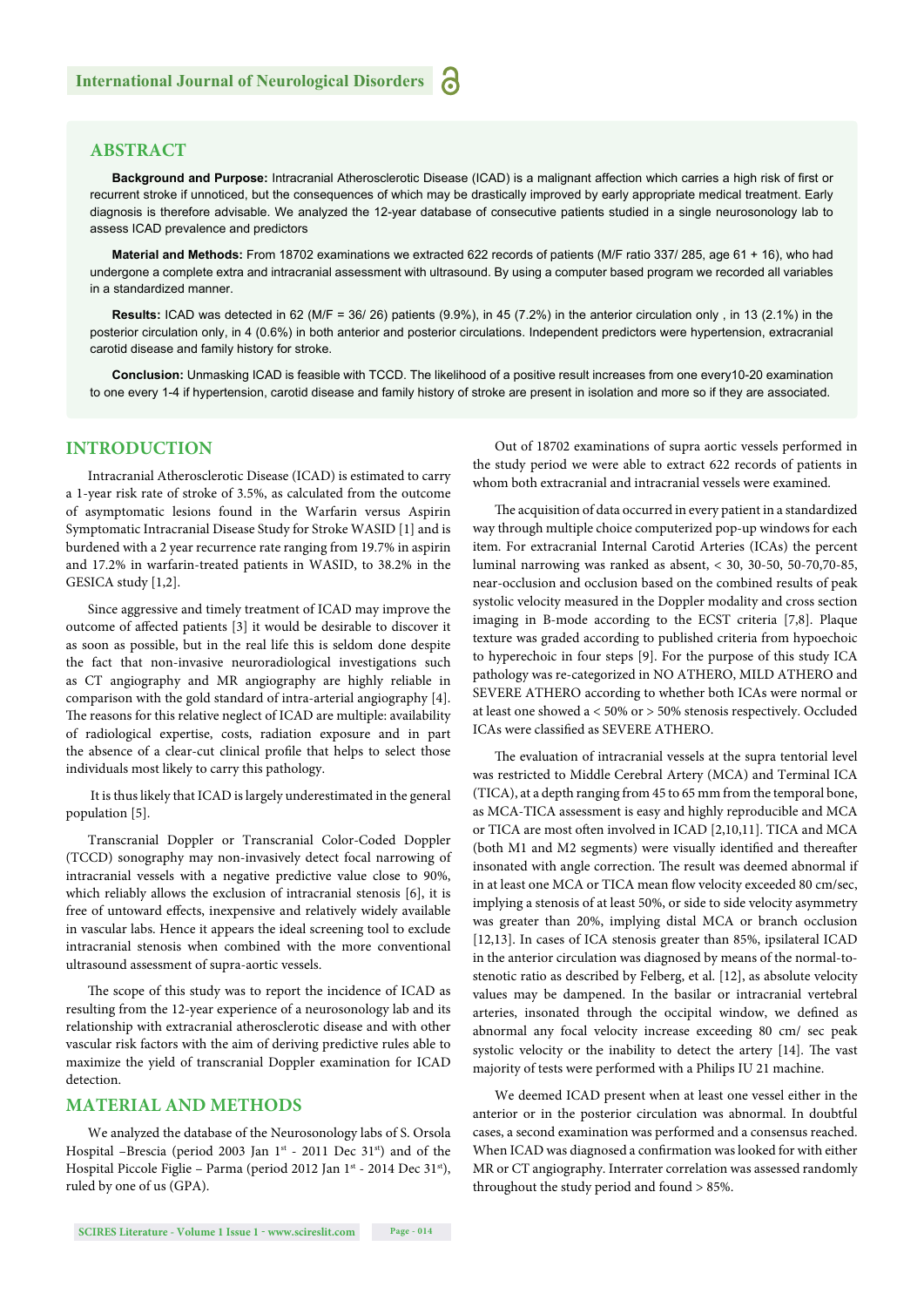# **International Journal of Neurological Disorder**

Personal history of hypertension, diabetes, dyslipidemia, smoking habit, peripheral vein disease, stroke or TIA and heart disease were systematically recorded. Moreover, family history for either cerebrovascular or cardiovascular diseases was also noticed. Statistical comparisons were performed with Chi-square tests, independent sample t-test and logistic regression analysis when appropriate (SPSS version 22).

### **RESULTS**

Overall data was available for 622 patients (M/F ratio 337/285, age  $61 + 16$ ). Reasons for performing the neurosonological investigations were: screening in subjects with risk factors for 138 (22.2%), previous stroke or TIA in 136 (21.9%), follow-up of known atherosclerotic disease of supra-aortic vessels in 131 (21.1%), headache in 55 (8.8%), asymptomatic brain vascular disease in 38 (6.1%), vertigo or tinnitus in 32 (5.2%), visual troubles in 17 (2.7%), syncope in 16 (2.6%), TGA in 11 (1.8%), dementia in 8 (1.3%), miscellanea in the remaining 34  $(5.5\%)$ .

Prevalence of vascular risk factors is shown in (Table 1).

Females were significantly younger than males (58.5 vs. 63.6,  $p < 0.0001$ ), less frequently affected by diabetes (7% vs. 16%, p = 0.003), coronary artery disease (6.5% vs. 17.5%, *p* = 0.026) and severe atherosclerotic carotid disease (11% vs. 21.4,  $p < 0.0001$ ), but more often by migraine (42.5% vs. 19%,  $p < 0.0001$ ).

Overall ICAD was detected in 62 (M/F= 36/26) patients (9.9%), in 45 (7.2%) in the anterior circulation only, in 13 (2.1%) in the posterior circulation only, in 4 (0.6%) in both anterior and posterior circulations.

Compared with subjects without, patients with ICAD were overall older (68.2 vs. 60.4,  $p < 0.001$ ) and showed a higher prevalence of hypertension (84.3% vs. 50%, *p* < 0.0001), diabetes (26.5% vs. 10.2%, *p*=0.001), dyslipidemia (61.7% vs. 43%, *p* = 0.016), family history positive for cerebrovascular disease (27.8% vs. 12.6,  $p = 0.038$ ) and atherosclerosis in carotid arteries (72.6% vs. 42%, *p* < 0.0001).

In females, only age (69.5 vs. 57.3, *p* < 0.0001), hypertension (81.8% vs. 45.9%,  $p = 0.001$ ) and carotid atherosclerotic disease  $(60.2\% \text{ vs. } 30.8\%, p=0.001)$  were significantly associated with ICAD.

The prevalence of ICAD in patients with and without significant risk factors is shown in table 2.

Factors significantly associated with ICAD in both anterior and posterior circulation were entered as predictors in a logistic regression analysis. Only hypertension was significant (Table 3).

A second logistic regression was performed taking ICAD in anterior circulation as the dependent variable: this time hypertension, carotid atherosclerotic disease and family history of CVD turned significant (Table 4).

#### **DISCUSSION**

Intracranial atherosclerotic disease has been estimated to account for 5-10% of strokes in white people, 15-29% of black people and up to 30-50% in Asian people the differences being probably due to both genetic factors and lifestyle habits, and it is considered the main cause of stroke worldwide [3-5]. Asymptomatic ICAD carries a 3.5% yearly risk of first in a lifetime stroke, a 2-year risk of recurrent stroke of 17.2 - 38.2 % [1,2], and a 31.2% risk of recurrent stroke at one year when combined with extracranial carotid disease [15]. This malignant

outcome may be abated to a 12.2% risk of recurrence at one year with an aggressive medical treatment, as has been convincingly shown by the SAMMPRIS study [16], which makes early ICAD detection mandatory, especially so in the asymptomatic population.

Transcranial Color-Coded Doppler sonography has proved sufficiently accurate for being used as a screening tool: although its positive predictive value is quite low (55% in the SONIA study), the negative predictive value permits the exclusion of ICAD when findings are negative [6,12]. In recent years, TCCD facilities have become widespread in stroke units and neurosonology labs, but TCCD is still

| <b>Table 1:</b> Distribution of vascular risk factors.                                      |     |        |      |  |  |  |  |
|---------------------------------------------------------------------------------------------|-----|--------|------|--|--|--|--|
| RF                                                                                          | N   | Sample | %    |  |  |  |  |
| <b>Hypertension</b>                                                                         | 249 | 463    | 53.8 |  |  |  |  |
| <b>Diabetes</b>                                                                             | 53  | 442    | 12   |  |  |  |  |
| <b>Current Smoking</b>                                                                      | 80  | 439    | 18.2 |  |  |  |  |
| Dyslipidemia                                                                                | 197 | 436    | 45.2 |  |  |  |  |
| <b>Previous Stroke/Tia</b>                                                                  | 87  | 622    | 14   |  |  |  |  |
| AF                                                                                          | 14  | 337    | 4.2  |  |  |  |  |
| <b>Mild Carotid Athero</b>                                                                  | 183 | 622    | 29.4 |  |  |  |  |
| <b>Severe Carotid Athero</b>                                                                | 104 | 622    | 16.7 |  |  |  |  |
| <b>CAD</b>                                                                                  | 42  | 337    | 12.5 |  |  |  |  |
| <b>Migraine</b>                                                                             | 100 | 320    | 31.3 |  |  |  |  |
| <b>Family History + For CAD</b>                                                             | 75  | 346    | 21.7 |  |  |  |  |
| Family History + For CVD                                                                    | 49  | 346    | 14.2 |  |  |  |  |
| CAD = Coronary Artery Disease; CVD = Cerebral Vascular Disease; AF = Atrial<br>Fibrillation |     |        |      |  |  |  |  |

| <b>Table 2:</b> ICAD prevalence in patients with and without RF. |                                                                            |          |          |  |  |  |
|------------------------------------------------------------------|----------------------------------------------------------------------------|----------|----------|--|--|--|
| RF                                                               | ICAD prevalence in % according<br>to presence or absence of<br>specific RF | р        |          |  |  |  |
|                                                                  | Absence                                                                    | Presence |          |  |  |  |
| <b>Hypertension</b>                                              | 3.7                                                                        | 17.3     | < 0.0001 |  |  |  |
| <b>Diabetes</b>                                                  | 9.3                                                                        | 24.5     | 0.001    |  |  |  |
| Dyslipidemia                                                     | 7.5                                                                        | 14.7     | 0.016    |  |  |  |
| <b>Family history for CVD</b>                                    | 8.1                                                                        | 20.4     | 0.038    |  |  |  |
| Mild carotid athero                                              | 5.1                                                                        | 13.1     | < 0.0001 |  |  |  |
| Severe carotid athero                                            | 5.1                                                                        | 20.2     | < 0.0001 |  |  |  |
| Age > 70                                                         | 6.5                                                                        | 16.1     | < 0.0001 |  |  |  |

**Table 3:** Logistic regression analysis. ICAD in both anterior and posterior circulation as dependent variable.

|                                  | т        | E.S.  | Wald   | df           | Sign. | O.R.  | 95%C.I. for<br>0.R. |        |
|----------------------------------|----------|-------|--------|--------------|-------|-------|---------------------|--------|
|                                  |          |       |        |              |       |       | Lower               | Upper  |
| <b>Hypertension</b>              | 1,531    | .590  | 6.724  | $\mathbf{1}$ | .010  | 4.623 | 1.453               | 14,704 |
| <b>Diabetes</b>                  | .555     | .486  | 1,307  | $\mathbf{1}$ | .253  | 1.742 | .673                | 4,514  |
| Dyslipidemia                     | .259     | .429  | .365   | 1            | .546  | 1.296 | .559                | 3,003  |
| <b>Family History</b><br>$CVD +$ | .393     | .245  | 2.571  | 1            | .109  | 1.481 | .916                | 2,393  |
| Atheroseverity                   | .352     | .278  | 1,602  | 1            | .206  | 1.422 | .824                | 2,454  |
| Age                              | .024     | .019  | 1.547  | 1            | .214  | 1.024 | .986                | 1.064  |
| Constant                         | $-5.536$ | 1.280 | 18.702 | 1            | .000  | .004  |                     |        |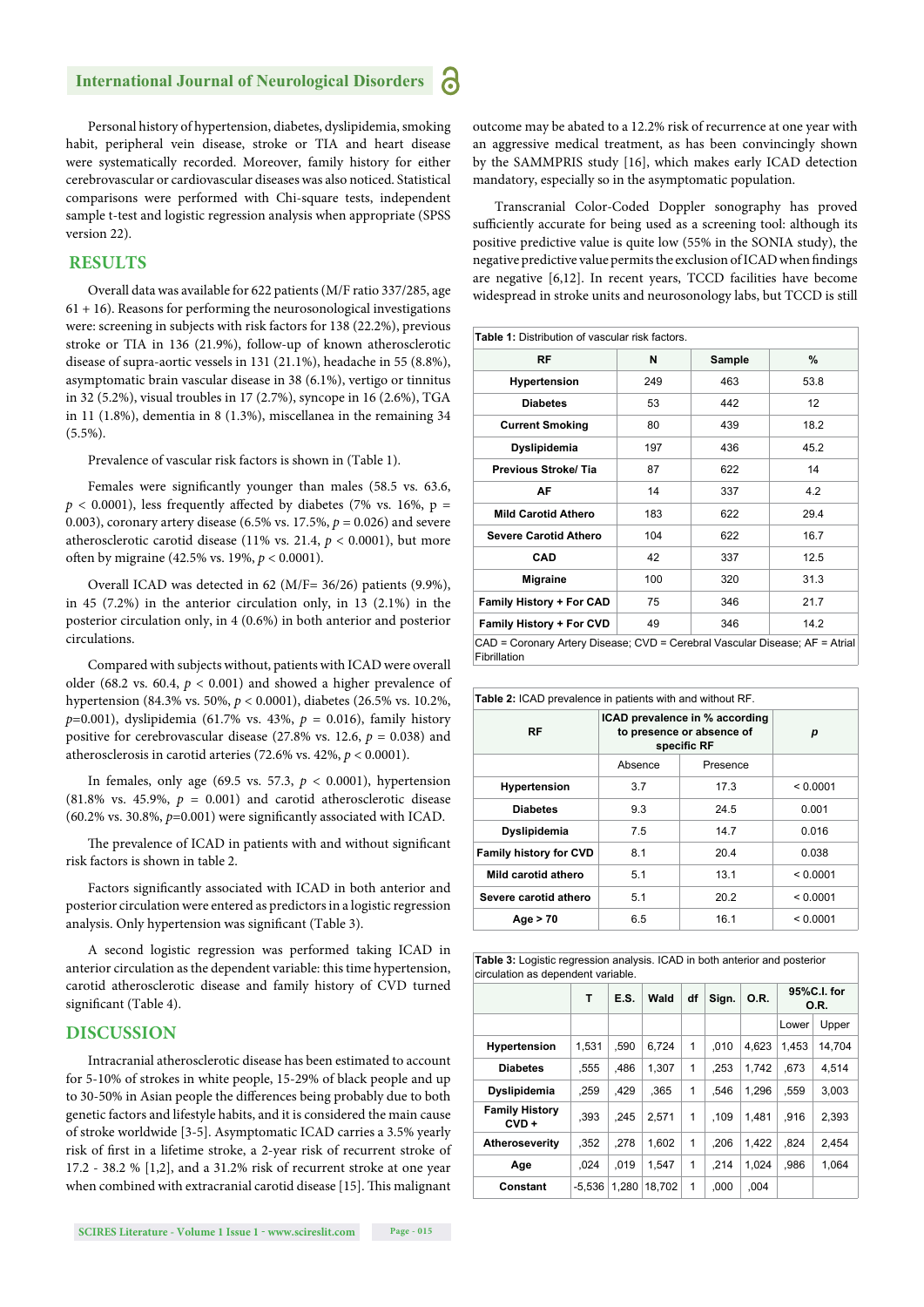### **International Journal of Neurological Disorder**

underused on an ambulatory basis partly because there are no clear indications on which patients are to be investigated because of a high probability of being affected. To overcome these drawbacks we tried to capitalize the results of all complete investigations performed over a 12 year period including extra and intracranial circulation in the neurosonology lab ruled by one of us taking advantage of the fact that the reporting system in use allows only standardized inputting of data and the collection of past history data and recording of risk factors has been systematical since 2002.

We were thus able to extract a cohort of 622 patients who had undergone a complete assessment of extra and intracranial vessels and who showed an epidemiological profile consistent with the one expected in the general population, thus excluding selection bias [17].

In this cohort, ICAD turned out to be present overall in 9.9% of patients, with a skewed distribution towards a higher prevalence of the anterior (7.2%) as compared to the posterior (2.1%) circulation and with a strict minority of double occurrence (0.6%). The absolute prevalence is in nice agreement with the AsIA, a population-based study on asymptomatic subjects with vascular risk factors, which reported a prevalence of 8.6% in European patients [18], whereas in Hong Kong it has been reported to be 12.6% [19] and in USA 13% [20].

ICAD prevalence did not differ in symptomatic compared with asymptomatic patients (9.7% vs 11.5% respectively,  $p = 0.608$ ), which fits in well with the overall prevalence of 9.2% and 8.9% recently reported by Tsivgoulis, et al. and Baracchini, et al. in two series of 467 and 1134 acute stroke caucasian patients respectively [11,21], and was the same in male and female patients (10.5% vs. 9.3% respectively, *p*   $= 0.626$ ).

In agreement with most reports, ICAD was significantly associated with hypertension, diabetes and increasing age [1,2,3,4], but also significant were dyslipidemia, family history of CVD and carotid atherosclerotic disease on univariate analysis table 2 reports the increase in ICAD prevalence brought about by each risk factor: from the table, it is clear that in our cohort the two most important factors were hypertension and severe carotid disease both of which almost quadruplicated the probability of ICAD.

This is confirmed by logistic regression analysis which confirmed hypertension as the most powerful single independent predictor with an odds ratio of 4.6, while for anterior circulation carotid disease and family history of CVD added to the list of independent predictors, however with a much smaller odds ratio of 1.9.

It is interesting that the two latter predictors emerged as such only for the anterior circulation. The reasons for this discrepancy are not entirely clear, but we would speculate that this resulted from the inability of TCCD to discriminate in the posterior circulation true stenosis from focal accelerations in tortuous vessels, although hypertension may be a risk factor for the elongation of the artery that takes place with advancing age.

The different risk factors tended to have an additive effect, as is shown in figure 1, where it appears that with 0 risk factors the low prevalence of ICAD most closely reflects the genetically determined individual susceptibility. With the accumulation of risk factors, the process of atherosclerosis steeply worsens, hence increasing ICAD prevalence to 21% with three and up to 50% with four coexistent RF. A similar effect had been noticed by Wong and colleagues [19].

**Table 4:** Logistic regression analysis. ICAD in anterior circulation as dependent variable.

|                                  | т        | E.S.  | Wald   | df | Sign. | O.R   | 95% C.I. for<br>0.R. |        |
|----------------------------------|----------|-------|--------|----|-------|-------|----------------------|--------|
|                                  |          |       |        |    |       |       | Lower                | Upper  |
| Hypertension                     | 1,519    | .681  | 4,973  | 1  | 026   | 4,567 | 1.202                | 17,353 |
| <b>Diabetes</b>                  | .557     | .546  | 1.042  | 1  | .307  | 1,746 | .599                 | 5,090  |
| Dyslipidemia                     | $-.244$  | .484  | .254   | 1  | .615  | .784  | ,303                 | 2,024  |
| <b>Family History</b><br>$Cvd +$ | ,620     | .272  | 5,193  | 1  | .023  | 1,859 | 1.091                | 3,168  |
| Atheroseverity                   | .642     | .316  | 4,123  | 1  | .042  | 1.900 | 1.023                | 3.529  |
| Age                              | .019     | .023  | .740   | 1  | .390  | 1.020 | .976                 | 1,066  |
| Constant                         | $-5.686$ | 1,479 | 14.787 | 1  | ,000  | ,003  |                      |        |



In conclusion, our findings, derived from a sample of individuals quite representative of the general population, indicate that the yield of ICAD detection with TCCD is related to the presence of different RF each exerting a multiplicative effect. The likelihood of discovering ICAD may thus rise from one every 10-20 to one every 2-4 examinations, mainly in the presence of hypertension, severe extracranial carotid disease and family history of CVD, in isolation and more so when these factors are associated (Table 2 and Figure 1).

Strengths of the study are the standardized collection of data, the consecutive assessment of patients and the sample size.

Limitations are mainly due to the single centre experience and to the fact that the cohort of patients was drawn from a neurosonology lab rather than from the general population.

#### **REFERENCES**

- 1. Chimowitz MI, Lynn MJ, Howlett-Smith H, Stern BJ, Hertzberg VS, Frankel MR, et al. Warfarin–Aspirin Symptomatic Intracranial Disease Trial Investigators. Comparison of warfarin and aspirin for symptomatic intracranial arterial stenosis. N Engl J Med. 2005; 352: 1305-1316. https://goo.gl/rijYJS
- 2. Mazighi M, Tanasescu R, Ducrocq X, Vicaut E, Bracard S, Houdart E, et al. Prospective study of symptomatic atherothrombotic intracranial stenoses: the GESICA study. Neurology. 2006; 66: 1187-1191. https://goo.gl/hWNafe
- 3. Qureshi AI, Feldmann E, Gomez CR, Johnston SC, Kasner SE, Quick DC, et al. Intracranial Atherosclerotic Disease: An Update. Ann Neurol. 2009; 66: 730-738. https://goo.gl/tACIL7